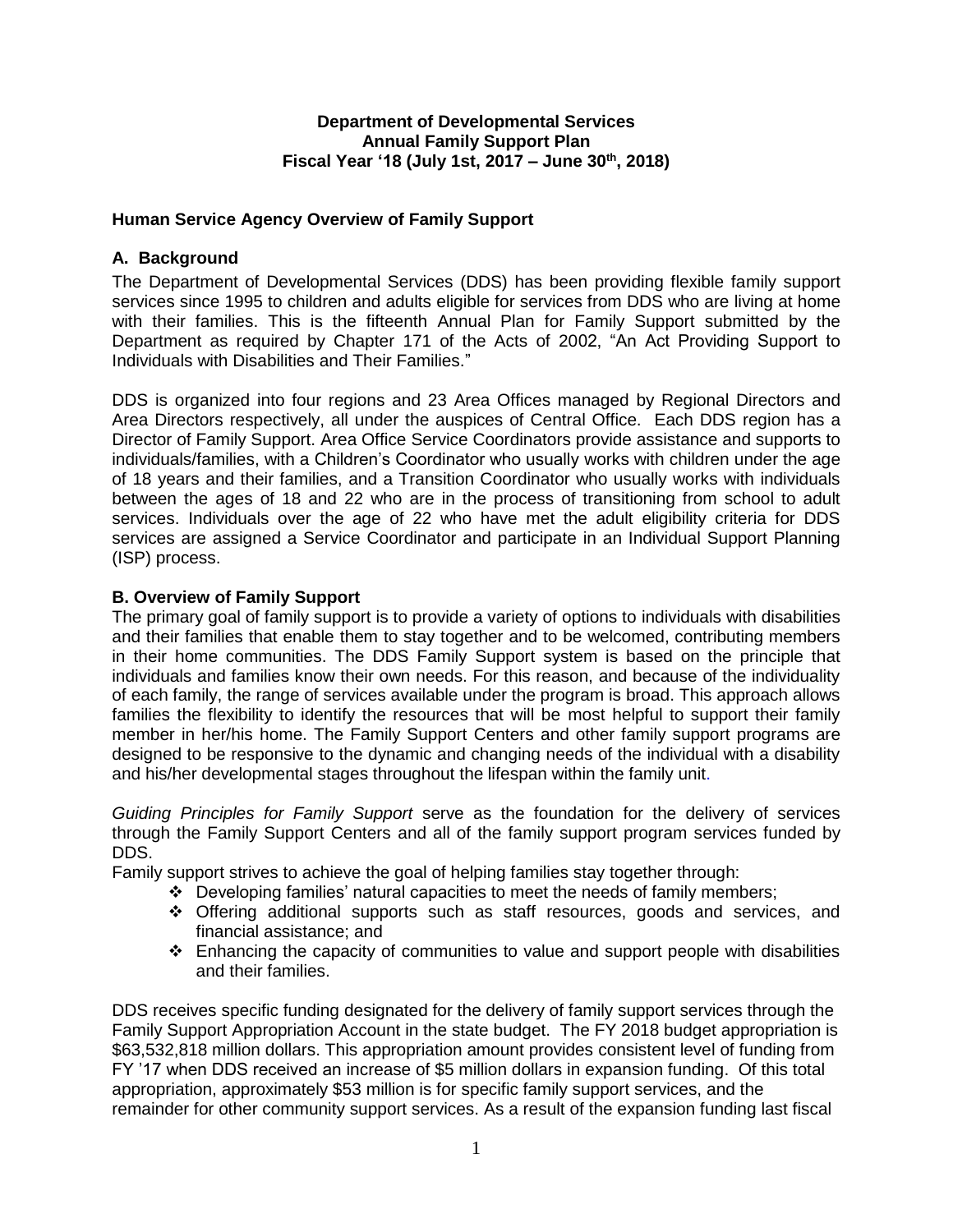year DDS was able to provide a more robust array of in-home and community supports for more than 475 older caregivers committed to continuing to care for their adult family member at home, as well as individual flexible funding allocations for respite or other supports to about 2,000 families of both children and adults. The array of family support services provided with this funding is described in more detail in Section III, Family Support Resources and Funding.

A campaign on "Supporting Families" was initiated two years ago by The Arc of Massachusetts with the assistance of many partners including Massachusetts Families Organizing for Change (MFOFC), the Association of Developmental Disability Providers (ADDP), and Advocates for Autism of Massachusetts (AFAM). This campaign has developed information about the needs of caregivers, the impact of providing 24/7 care, and the cost-benefits to the state of providing supports to families as a means to avoid more costly out-of-home supports. This information is complemented by many powerful personal stories shared by families about the day-to-day challenges they face and the ways family support services and programs have made a positive and significant difference in their lives. The activities of this campaign contributed to an increased understanding of the need for and benefit of family support which was helpful in obtaining increased funding for these services in FY '17.

Based on June 2017 data, there are currently 37,952 individuals eligible for DDS services living in the community, with 8,333 children under the age of eighteen; 4,170 individuals between the ages of eighteen to twenty-two, and 25,449 over the age of twenty-two.. Approximately 20,000 children and adults are living at home with their families. With the passage of the Autism Omnibus Act in 2014, eligibility for DDS adult services was expanded to include adults with Autism Spectrum Disorders (ASD), Prader-Willi Syndrome, and Smith-Magenis Syndrome. Meeting the IQ (Intelligent Quotient) criterion is not a requirement for this group of individuals, but they must meet specific diagnostic criteria as well as the standard of having a Developmental Disability which includes substantial functional impairments in three or more of seven life areas. Currently there are approximately 1,205 individuals with ASD who have been found eligible for adult services, and 4 individuals with Prader-Willi Syndrome. Of this total, 578 are between the ages of 18 through 21, and 627 are age 22 and older. These individuals eligible for adult services have access to an array of community support services including: employment/day services, family supports, in-home skills training and community integration supports, and individual supports for people who are living more independently. It has been more challenging to engage this new group of adults with ASD in accessing services and DDS is continuing to explore new service models. However, there is a higher percentage of these adults who are selecting to self-direct their services through the Participant-Directed Program or Agency With Choice models, which is a positive trend.

## **C. Process for obtaining substantial input from families on current family support services**

DDS uses multiple approaches, both formal and informal, to seek input and guidance from individuals with intellectual disabilities and their families in order to help assess the Department's current system of family support services, and help inform policy development and future directions. Over the past several years DDS, in partnership with family members and providers, has been engaged in a variety of initiatives to strengthen the information, resources, and assistance provided to families in their caregiving role that are directly responsive to priority need areas identified by families through a strategic planning process initiated in 2011, and described in the 2012 report *In Their Own Words: The Need for Family Support Services*." The important supports needed by caregivers and the benefits and cost-effectiveness of family support were identified. Families expressed the need for respite, access to flexible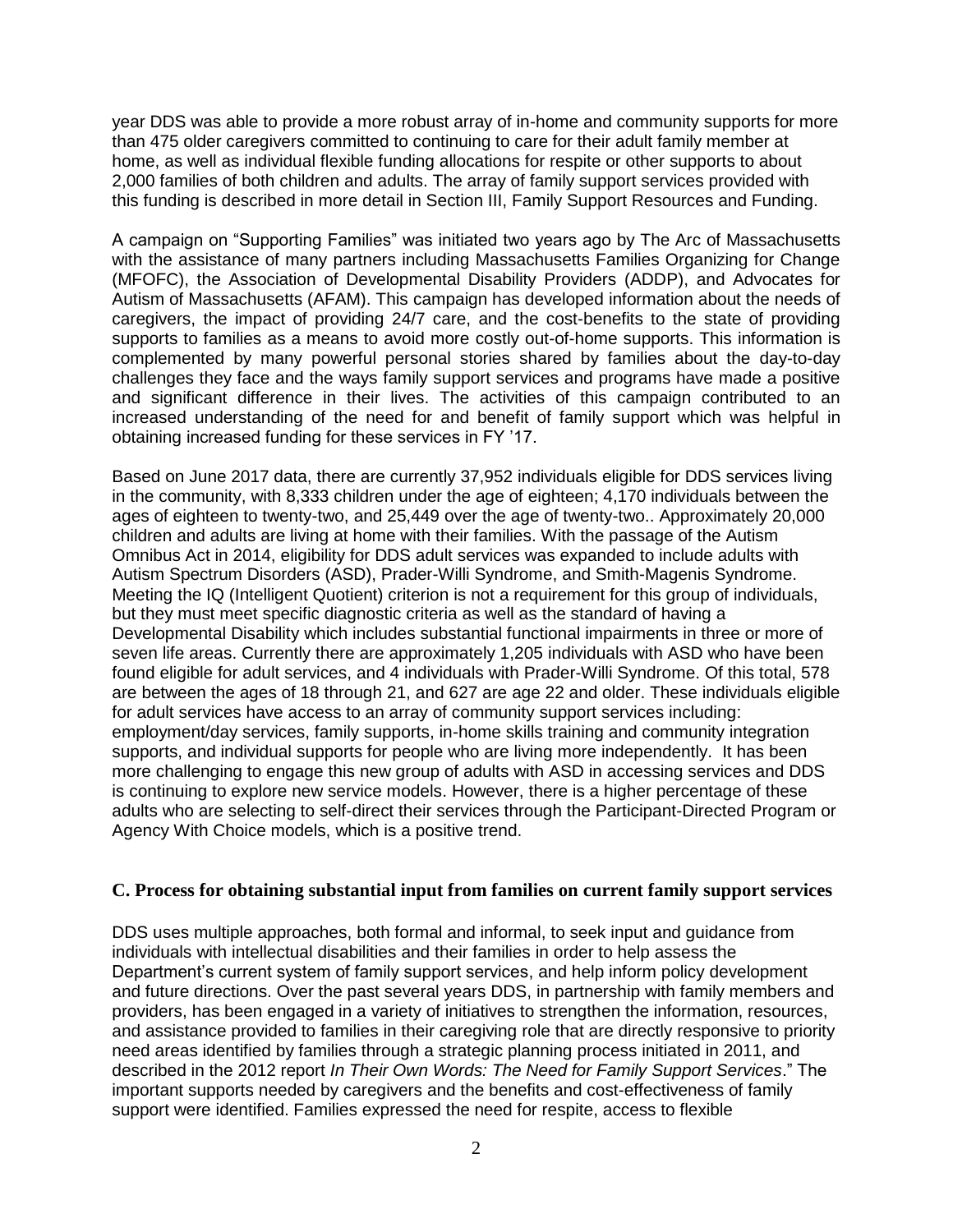funding/stipend resources, increased options for social and recreational experiences, and easier access to information along with help navigating services. As documented in this report, Family Support is 75% to 80% less expensive than providing services to an individual in an out-ofhome residential placement.

A full copy of the report, *"In Their Own Words: The Need for Family Support Services" and the*  plan "*Moving Forward in Enhancing Supports for Families: An Action Plan for Family Support,"* are available on the DDS website at: [www.mass.gov/dds.](http://www.mass.gov/dds)

There are several longstanding approaches that DDS has established to gather input and obtain feedback from families and other stakeholders. These are described below.

The **Statewide Family Support Counci**l, comprised of parents from across the state who have, or recently had children and adult family members with disabilities living at home with them, provides a substantive and ongoing vehicle for input and consultation to the Commissioner on family support services, practices, policies, and needs. Council members have played integral roles in family support strategic planning processes, helped shape the procurement of family support services, been active participants in different workgroups, and will continue to have an important role in assisting DDS along with other stakeholders, in the implementation of specific recommendations and action steps designed to build a more comprehensive, coordinated and responsive system of supports.

There is regular information-sharing, discussion, and solicitation of input from the DDS **Statewide Advisory Council (SAC)** and the four regional and twenty-three area office **Citizen Advisory Boards (CABs).** These advisory groups play an important role in helping to inform and educate the public and other decision-makers about the needs of individuals and families and the importance and benefits of the flexible services and supports that are provided. Additionally, information and updates about family support services is one of the topical areas discussed at the annual retreat held for SAC and CAB members in October.

The Commissioner along with other leadership staff meet with representatives of other family and individual advocacy organizations to seek input and obtain feedback on services and future directions. This includes representatives from the Arc of Massachusetts, Massachusetts Families Organizing for Change (MFOFC), Advocates for Autism in Massachusetts (AFAM), Massachusetts Advocates Standing Strong (MASS), Massachusetts Down Syndrome Congress, and the Developmental Disabilities Council. Regular meetings are also held with the leadership of the Association of Developmental Disability Providers (ADDP). Additionally, DDS leadership staff are actively engaged with the Autism Commission to work on plans and implementation of key recommendations in the Autism Commission Report that was released in March 2013, and the more recent Autism Omnibus Act signed into law in 2014.

#### **D. Focus Areas: Review of Activities and Accomplishments in FY 2015 and Proposed Initiatives for FY 2017.**

The following section provides brief highlights of ongoing efforts as well as new activities the Department has undertaken this past year, and includes where relevant, initiatives for development in the upcoming fiscal year.

## **I. Family Empowerment**

*What is the agency currently doing to promote or enhance family input or direction in the development of agency policies and procedures, program development, and evaluation of services?*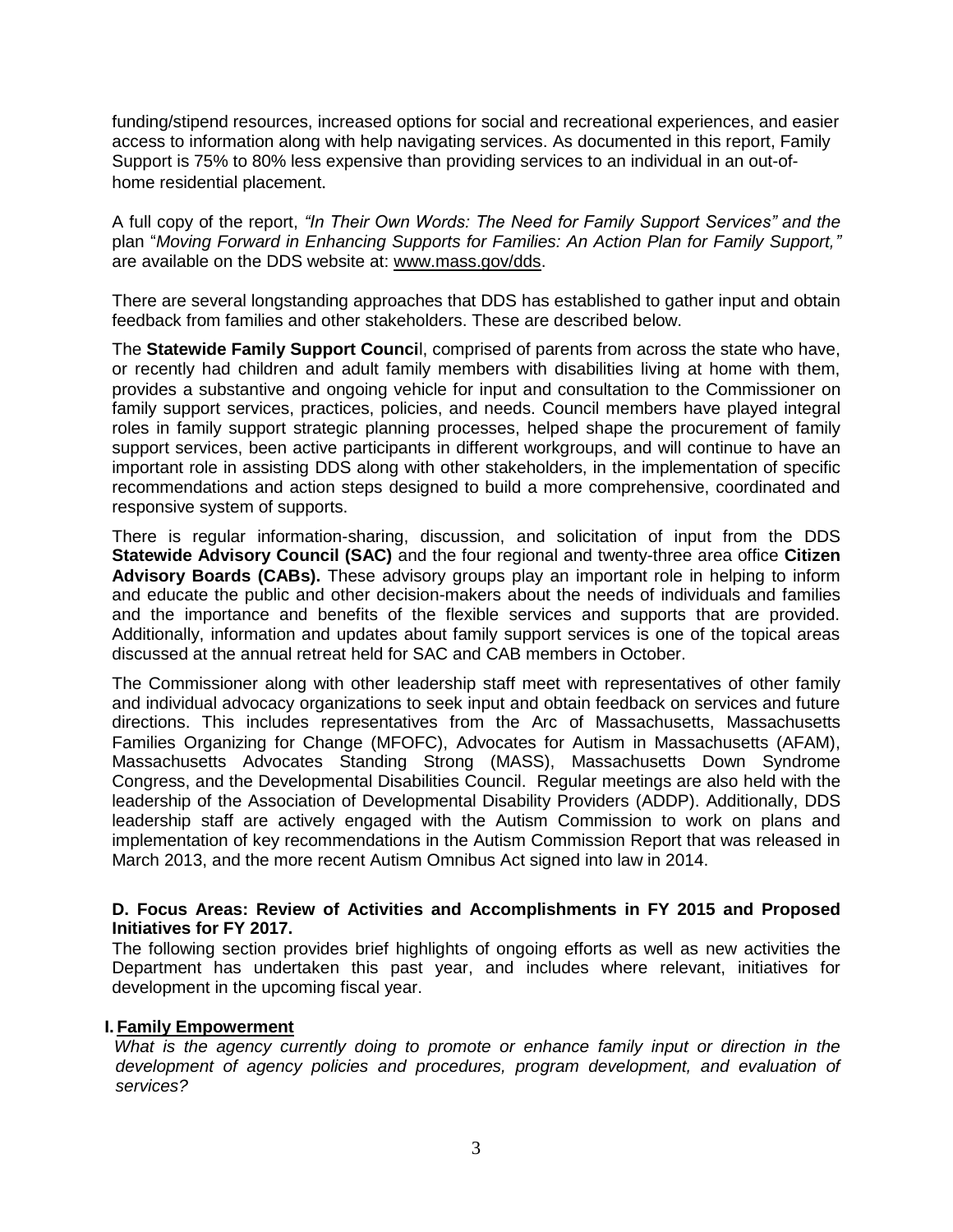DDS seeks input from individuals and families about agency services and new directions both formally and informally through a variety of organized groups and mechanisms, and this has informed and helped shape programmatic directions and priority areas in supporting families caring for their loved one at home. Family members are central participants on the statewide Self-Determination Advisory Board established to support implementation of the Real Lives legislation in 2014, and also were integral members of the Advisory Committee for the Positive Behavioral Supports Initiative that helped explore and develop a framework for the implementation of Positive Behavioral Supports (PBS) throughout the DDS system.

Individuals with disabilities and family members participate on the Department's Statewide Quality Council to assist in reviewing evaluation data and information about the quality of services provided, and to identify areas for development as part of a continuous quality improvement process. Family member engagement, input and participation is central to many of the agency-wide initiatives the Department is embarked upon, such as the *Employment First: Blueprint for Success and Shared Living Initiative,* so that the voices, preferences and concerns of families are understood and addressed as new service delivery approaches are pursued.

#### *How will agencies change how they are currently doing business to make their agency and services more family-friendly and provide opportunities for families and individuals to have greater input and influence?*

The family support services provided by DDS are based on the principles that individuals and their families are recognized as primary decision makers about their lives and supports, and options need to be flexible to be responsive to the unique needs, strengths and cultural values of families.

- DDS is updating the *Family Support Guidelines and Program Manual* which serves as the framework for the delivery of family support services, including specific guidance about the administration of individual flexible funding allocations/stipend resources and the goods and services that are allowable. The flexible funding resources made available by DDS provide families with choice and flexibility about the types of assistance that will be of greatest benefit to their family. DDS will continue to seek input from family members and other interested groups to address areas that need clarification as well as ways to promote responsiveness and flexibility while striking balance with reporting requirements and accountability.
- DDS offers two different approaches that enable individuals and families to engage in self-directing their services. The *Agency With Choice (AWC)* model, or the Participant-Directed Program (PDP) in which services are administered through use of a contracted *Fiscal Management Service*, allow individuals and families more control in service design, hiring of staff, and management of their budget. Regional Self-Determination manager positions have been established to help promote these models and support the increased participation of families and individuals to engage in directing their own services- a powerful way to exercise empowerment. Presentations on how these models work, and the successful experiences of individuals and families who engage in participant-directed services are offered on a regular basis, combined with other informational and resource materials to encourage use of self-directed service options. Ongoing education, support, and development of consumer-friendly informational materials will be provided. As of June 2017, there are 376 individuals/families using the Agency With Choice model, and 568 individuals/families engaged in self-direction through the Participant-Directed Program. There is a higher percentage of the newly eligible adults with ASD who are choosing one of these self-direction service approaches which is a positive trend.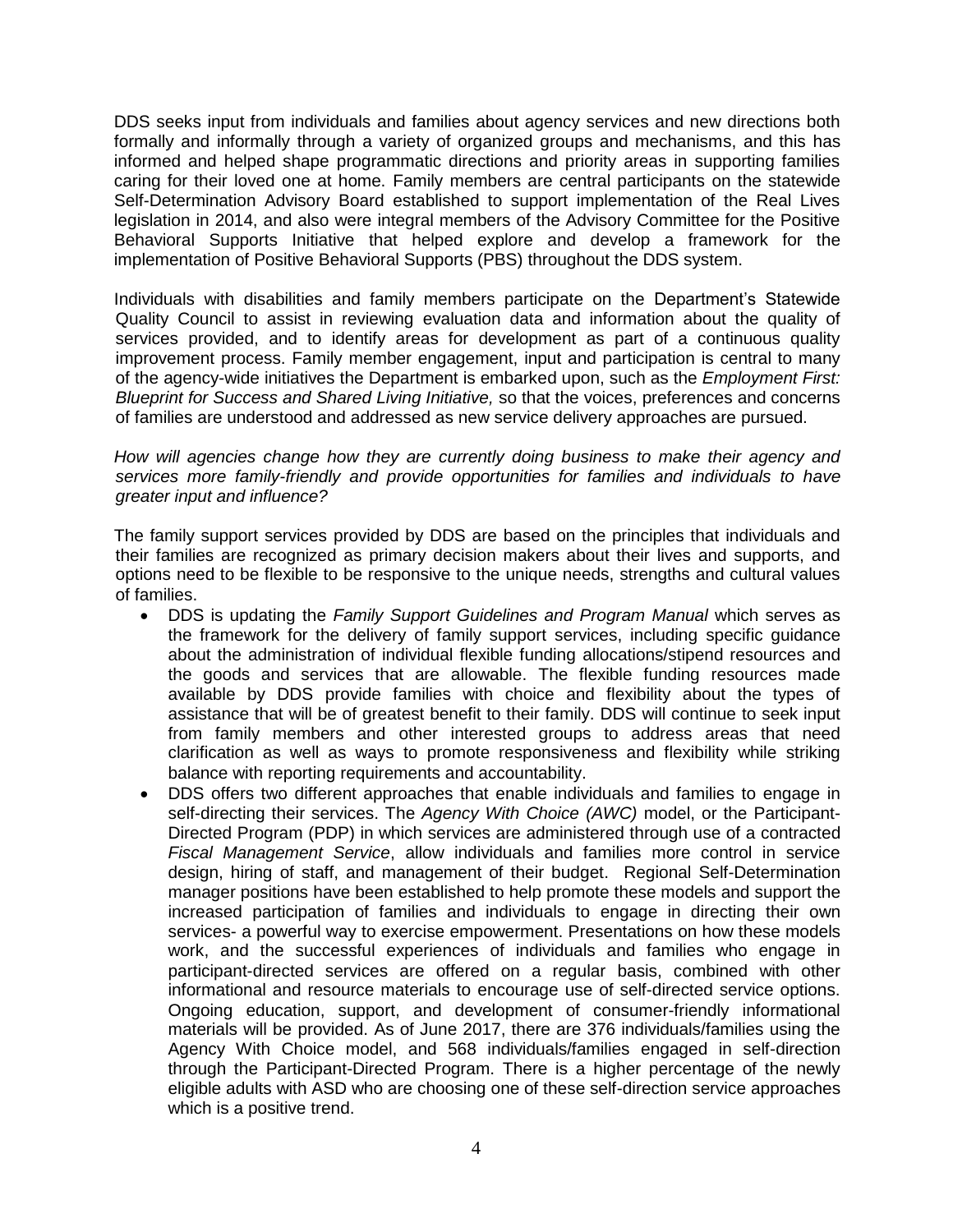- Two of the specialized programs for children/young adults, the DESE/DDS Program and the Autism Waiver Program, are structured to support family empowerment as they provide families the opportunities to direct service and budget planning to meet the needs of their child and family, and have a role in the selection of staff who will provide supports.
- The DDS Home and Community Based Waiver Programs for adults provide enhanced opportunities for individual and family empowerment, through increased choice in service providers, choice of service delivery method, and portability of services. Information and education continue to be offered through Service Coordinators along with other approaches to help ensure individuals and families are aware of the options available, and to support them to exercise their rights and choices when they are involved in service planning

#### **II. Family Leadership**

*What training opportunities does the agency currently offer to families/individuals that would enhance their repertoire of skills?*

DDS funds five regional Family Leadership programs and partners with Massachusetts Families Organizing for Change (MFOFC) to provide education, leadership training, and mentoring for families of children and adults with disabilities. This training and mentoring is developed and provided by families who have a family member with a disability, an important aspect of these programs. One primary vehicle for family leadership development is the sponsorship of a *Family Leadership Series,* which occurs across 6-8 days over a several month period. This past year, five regional Leadership Series were held providing leadership development to approximately 125 families. Many graduates of this series frequently move into new leadership roles in a variety of capacities and play active and effective roles in helping shape new initiatives. Each of the regional programs also sponsor a training series called "A Full Life Ahead" that offers monthly seminars for families on topics related to a variety of services and supports including sexuality, self-direction, person-centered planning, transition, housing, alternatives to guardianship, employment, futures planning, and fostering friendships. This series reaches between 450 to 500 families across the state, and since its inception in 2013 have reached more than 2,200 people.

An Advocacy Boot Camp has been developed to meet the needs of families with young children (birth to age 10), with developmental disabilities, chronic illnesses, and or complex medical needs. Six in-person sessions are held with content focused on building foundational advocacy skills so participants can empower their children to lead rich, meaningful, and exciting lives. Twenty parents participated in this training opportunity last fiscal year. Other highlights this past year include a full day conference for families focused on housing and creating a home of your own with 180 family members and professionals in attendance, a conference on transition to adult services in the northeast region, and several workshops focused on cultural brokering and partnering with families across cultures. There have been strategic and successful efforts to increase participation in regional leadership training events by families from diverse cultural and linguistic communities which has resulted in participation by families who speak more than 10 different languages. It has been an exciting and positive development to have a more diverse array of leadership training options available that are tailored to the needs of family member participants at different life stages and with different interests, needs and time availability.

Based on the premise that information is power, the DDS funded Family Support and Autism Support Centers provide an array of educational events and trainings on relevant topics of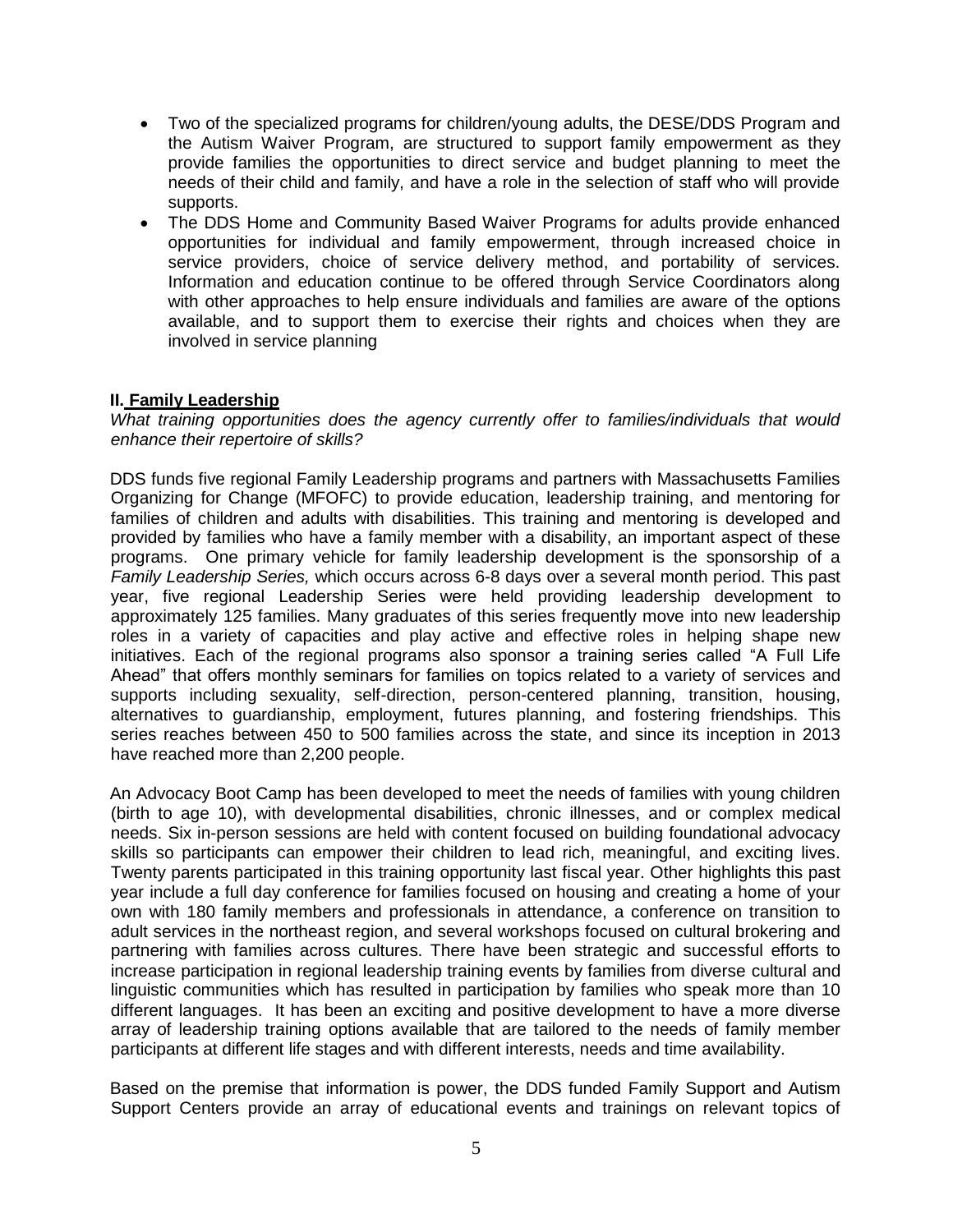interest to families of both children and adults, These Centers are required to offer a minimum of six training events per year, with many offering additional training opportunities. Leadership development is also promoted through the Centers by facilitating parent networking and mentoring, sponsoring parent support groups and one-to-one parent connections, grandparent support groups, and sibling support opportunities.

*What new ideas or proposals would the agency initiate to give families/individuals more opportunities to develop and/or exercise their leadership skills?*

DDS has initiated a leadership development initiative, *Creating Our Commonwealth,* now entering its third and final year, which provides training opportunities with both national and local experts on leadership skills and strategies, and best practices to promote social inclusion and community membership for individuals with Intellectual and Developmental Disabilities through innovative supports and service design. This initiative involves approximately 75 to 100 emerging leaders that include family members, provider staff, DDS staff, and individuals with disabilities. In addition to these training opportunities, participants engage in regional group meetings, have access to other experiential learning opportunities, and are required to develop a project that applies their new learning in a way that will facilitate community membership and new relationships for a group of individuals with disabilities.

Families have opportunities to further develop and/or exercise their leadership skills as members of the DDS Statewide Advisory Council and twenty-three Citizen Advisory Boards, through participation in the DDS funded Family Leadership Projects, as well as through the Family Support and Autism Support Centers which are expected to actively engage families and seek their consultation to identify interests and needs in developing activities and the array of service options they will offer.

Individuals with intellectual disabilities and family members play an important role in making presentations as part of the Department's orientation and training for new staff which reaches both departmental and provider staff, as well as in other conferences and training events. Sharing information about their experiences, perspectives, and what is most supportive and helpful to them, provides both a positive learning experience for staff and a way for individual and families to expand their own repertoire of skills.

Peer Support and Family Training, two services available through the DDS Home and Community-Based Waiver Programs, provide interested and qualified individuals and families the opportunity to provide training and mentoring to others, as well as provide learning opportunities for self-advocates and families who want to enhance their own leadership skills.

## **III. Family Support Resources and Funding**

*What are the current resources/funding that the agency allocates to family support? What are ways that the agency provides flexible funding to families that allow them to customize their services?*

DDS funds **Family Support Centers** across the state intended to establish a local community presence and act as a hub for offering a wide range of general family support services and activities to families of children and adults eligible for DDS services. Centers are expected to develop strong local affiliations and partnerships with other state and community agencies, become experts in generic resources and services, and work to maximize natural supports. Services provided include: information and referral, support groups, family trainings, parent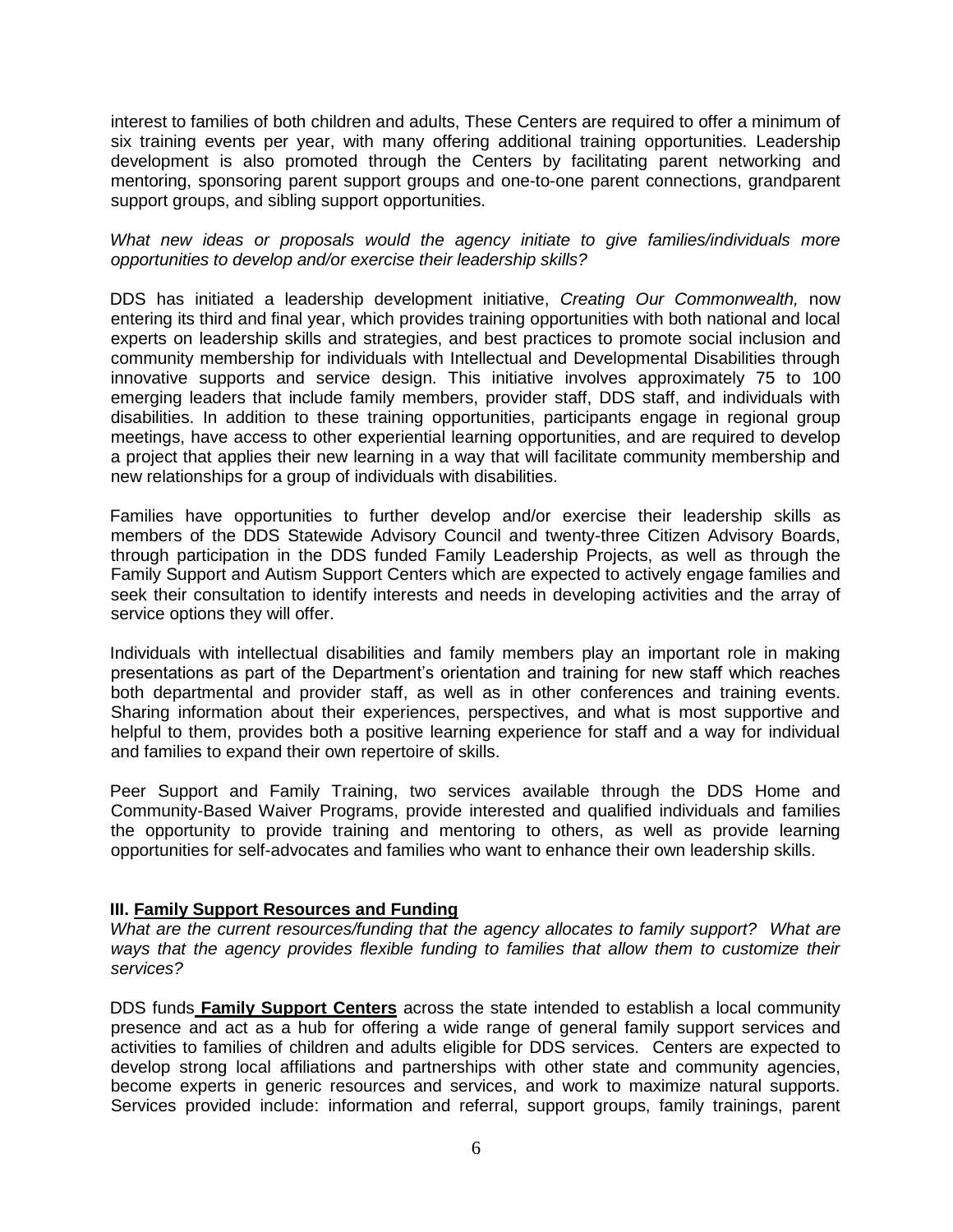networking and mentoring, facilitation of social/recreational events, among other activities. Centers also provide Service Navigation that includes individualized and comprehensive information, guidance, and support to families to address their needs, connect them to potential resources, assist with problem-solving and help them navigate the service system. Centers administer flexible funding/stipends to families who are prioritized to receive an individual allocation which can be used flexibly by families to purchase allowable services and goods as defined in the Department's Addendum to the Family Support Guidelines and Procedures. There are 34 Centers funded across the State with funding totaling approximately \$10.4 million dollars. These Centers along with the Cultural/Linguistic Specific Centers described below provide some type of individualized assistance to about 11,000 families a year, plus reach many more through information and referral, trainings and recreational and community events. These Centers also administered about \$6 million dollars in flexible funding allocations to families.

**Cultural/Linguistic-Specific Family Support Centers** are designed to respond to the unique needs of specific cultural and linguistic family groups in specified areas of the State. English is not the primary language for many of these families, and as a result they face linguistic barriers in accessing services and require more individualized and specialized assistance to learn about and access the service system. These Centers offer a similar array of services as the Family Support Centers described above. There are ten Cultural/Linguistic-Specific Family Support Centers with funding totaling approximately \$980,000 dollars.

**Autism Support Centers** provide an array of information and referral services, resources, and supports to children with autism spectrum disorders (ASD) and their families, and in the past two years has expanded their focus to support adults with ASD and Developmental Disabilities and their families who are part of the newly eligible population. The array of services and supports includes, but is not limited to, information and referral, support groups, access to the latest information on autism, family trainings, parent networking and mentoring, and social/recreational events. Continued exploration and understanding of ways to best engage the new expansion population of adults with ASD is an area of focus for continued development.

Most of these adults live at home with their family and are competent (do not have a legal guardian). It has been challenging to engage some of these adults in using services that may be appropriate and beneficial to them, while also supporting their families who may be interested in having their son/daughter access specific services and supports. There are five large and two smaller regional autism support centers funded at approximately \$2.8 million dollars, which covers the community based initiatives and other center activities outside the Autism Waiver Program. They typically reach thousands of families a year with information and resources, and also offer a diverse array of center and community-based activities that many individuals and families participate in throughout the year.

**Intensive Flexible Family Supports (IFFS) Programs** are designed to help families who are experiencing severe stress which can lead to the child being at risk of an out-of-home placement. Intensive case management services are provided to help families access and integrate the variety of available resources to support their family member in crisis, and flexible funding to purchase additional supports or goods. These program services, originally designed to assist families of children between the ages of 3 and 18, have been expanded to age 22 to be responsive to the emerging needs of the 18 to 22 age group of young adults living with their families. Annually, about 685 children and their families receive services through the 20 regional and area based programs across the State, funded at approximately \$2.5 million dollars.

**Medically Complex Programs** support families who are caring for children/young adults up to the age of 25, with significant cognitive, physical, and complex health care needs who are living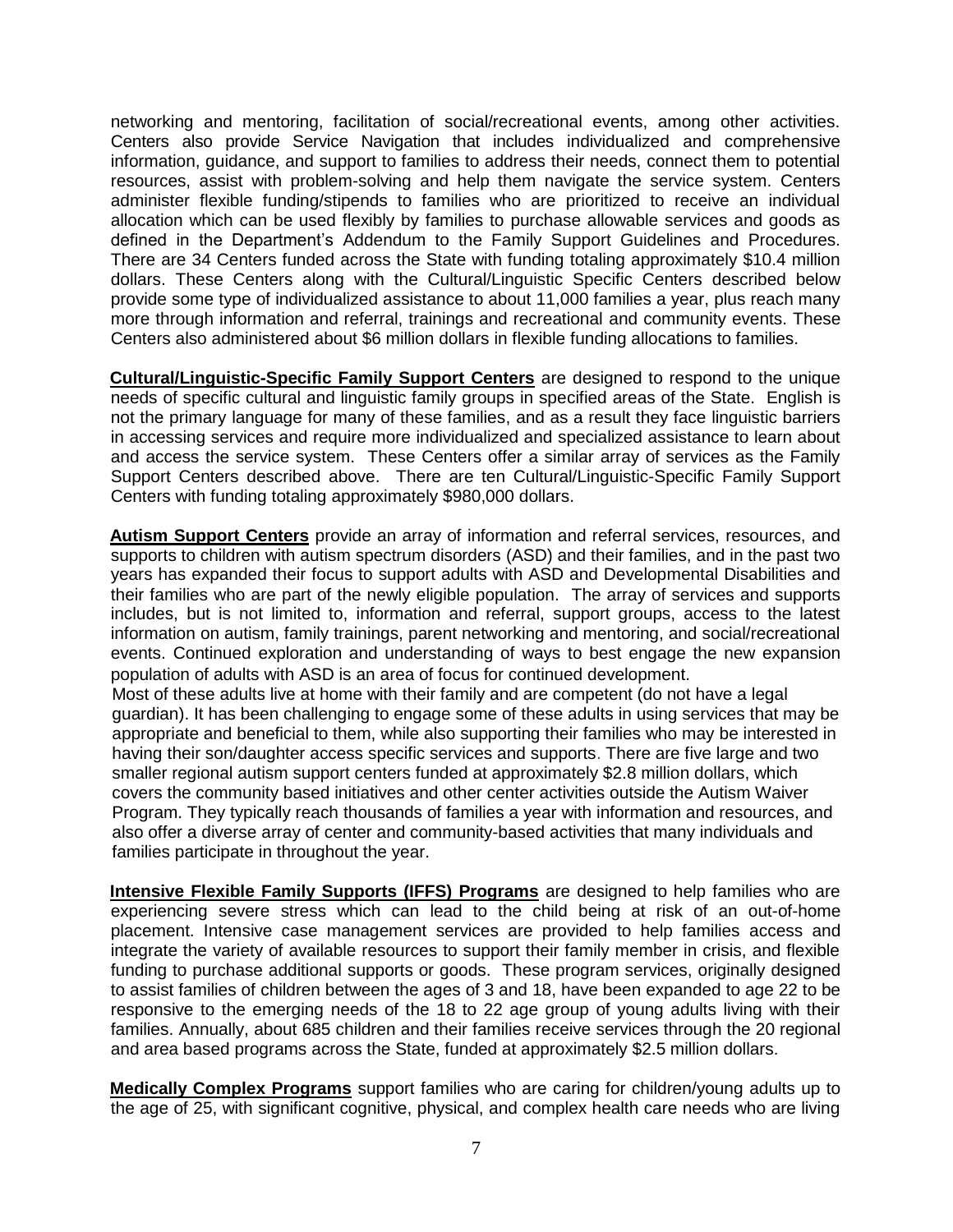at home. Intensive medical wrap-around case management services are provided to help families integrate the variety of resources and supports they are receiving and offer flexible funding/stipends to assist the family in the purchase of additional supports and goods not covered by health insurance. This program complements and is supplemental to other MassHealth State plan and third-party insurers. Annually, these programs provide services to about 400 to 425 individuals and their families. These five regionally based programs are funded in total at approximately \$710,000.

There is currently one **Planned Facility Based Respite Program for Children** that offers planned, out-of-home respite services for children in the Central/West Region. This program provides short-term temporary relief for families, and include overnight, weekend, and/or vacation stays. Individuals are provided with a variety of recreational, social, cultural and/or educational activities during their stay. On average, about 60 children and their families are able to utilize this service on multiple occasions across the year, with a total funding amount of approximately \$226,000.

In addition, the Department operates the **Medical Respite Home** in Southeastern, MA that provides an important resource for adults with complex medical, physical and developmental needs who require 24 hour, specialized nursing care, and their families. First opened in 2012 in response to the need identified by families for this out-of-home respite option, this program has continued to evolve, and includes transportation, a variety of community-based activities, and other supports to assist individuals and families to successfully utilize this option. Approximately 41 individuals and their families have been able to use this resource for a total of 853 overnight stays, providing important relief and respite for families and a new experience for the adults. This continues to be a valuable and helpful resource for families statewide.

**Family Leadership Development Programs** provide education, mentoring and support to families. A major focus is a comprehensive and intensive family leadership series which provides information and education about "best practices" and helps families gain knowledge about policy making at the local and state level to assist them in assuming leadership roles in their local community and the disability community. They also provide a workshop series, "A Full Life Ahead" in each region as well as other conferences and workshops promoting the knowledge base and leadership potential of families to help enable their family member to lead a full and meaningful life in the community. There are five regionally based Family Leadership Programs funded for a total of approximately \$400,000.

**The Autism Division** at DDS received \$5.6 million dollars in FY 2017 to provide services and supports to children with autism. The Medicaid Home and Community-Based Services Children's Autism Waiver Program serves about 260 children under the age of 9 at any one point in time. The Autism Division also helps fund a specialty community program designed to train first responders called the Autism and Law Enforcement Education Coalition (ALEC}. This program remains a successful initiative which has received national recognition.

#### **The Department of Elementary and Secondary Education & Department of Developmental Services Community Residential Education Program (DESE/DDS)** is a successful

collaborative initiative designed to provide supplemental supports to children/young adults determined to need services to prevent a more restrictive educational or out of home residential placement, or to assist families whose children are coming out of a residential placement. The intent of the program is to increase family capacity to support their child in the home and community, as well as to provide an individualized plan of supports that promotes skill building, independence, and social integration across the spectrum of the child's home, school and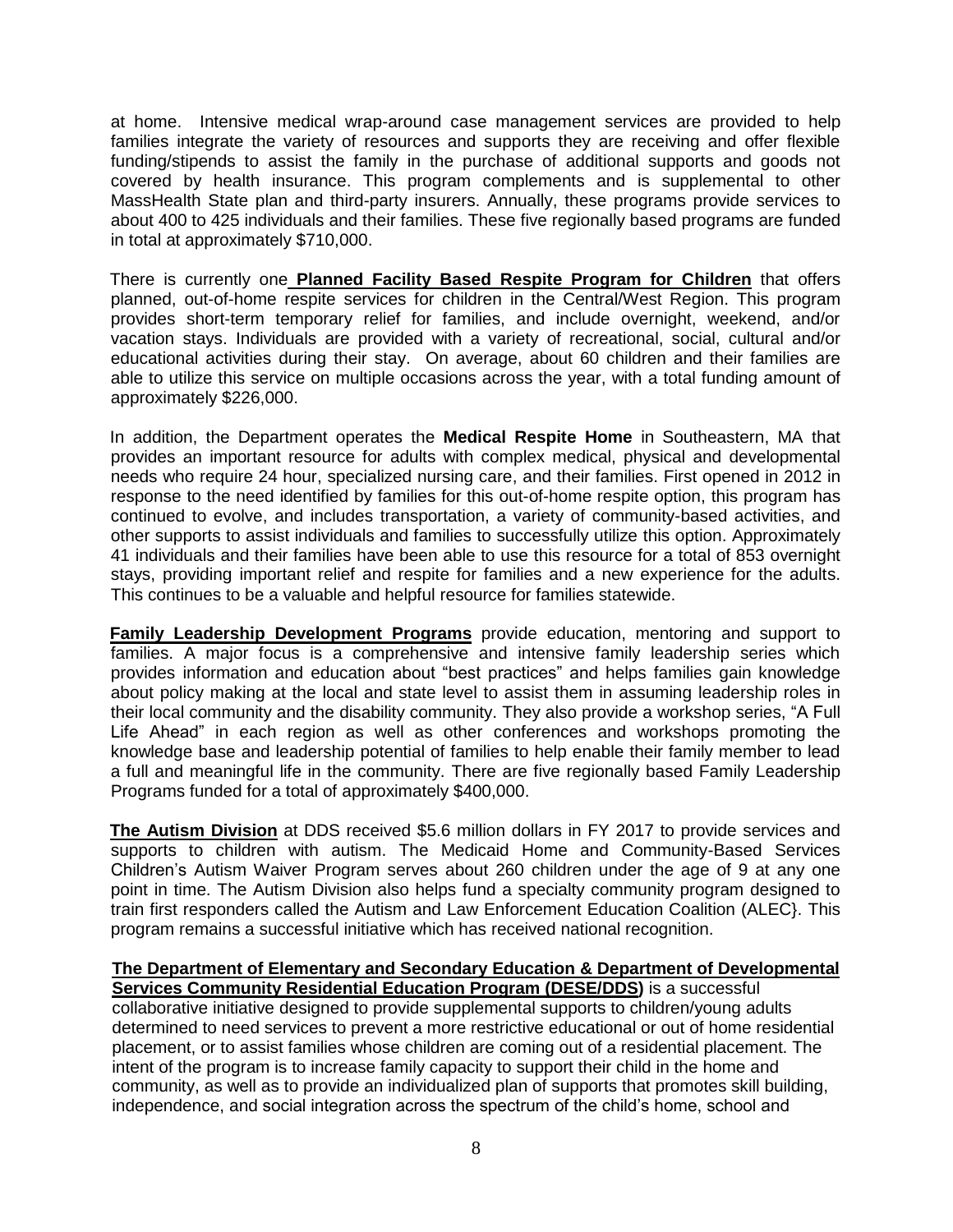community. In FY 2017, the program continued to receive \$6.5 million to provide capacity building supports and related services to about 500 participants across the year ranging in age from 8 up to 22. Twenty individuals transitioned out of the Program because they turned 22. An Open Interest period was held in the winter of 2017 to provide families the opportunity to express their interest in being considered for enrollment in the DESE/DDS program through completion of an application. This resulted in the submission of 649 requests. Verification of DDS eligibility is reviewed and children and their families will go through an assessment process as resources in the program become available.

# **Outcomes with FY 2017 Family Support Expansion Funding**

These are major highlights and accomplishments DDS was able to implement this past fiscal year with the expansion funding of \$5 million dollars for family support services. These priority areas were established with consultative input from the Family Support Council and other stakeholders.

- 1) Additional supports and resources were provided to older parents/caregivers who are continuing to provide care for their family member at home. Outreach and support was offered to about 600 older parents/caregivers, many of whom are caring for an adult son or daughter over the age of 60. About 500 older caregivers were provided in-home and community support services and/or flexible funding allocations. In addition, some of these older caregivers were connected to other elder-service agency resources and many Family Support Centers provided new or expanded support groups and other resources for these caregivers.
- 2) About 2,000 families were provided individual flexible funding/stipend allocations, which continues to be one of the most important and beneficial services identified by families. About 75% of this funding was provided to families in need who had not been receiving any individualized funding support, and about 25% to families with an existing allocation to provide increased resources to help them care for their family member at home.
- 3) Capacity was increased in some areas to serve more families through the Intensive Flexible Family Support Services programs, and additional staffing resources was added to some selected local Family Support and/or Cultural/linguistic-Specific Centers where there was a specific need to build additional capacity.
- 4) Funding for 18 innovation grants were awarded to foster and promote social capital and community membership and inclusion that will benefit children and adults living at home with their families. This is an exciting new initiative that is intended to serve as a catalyst to seed opportunities that will expand over time to integrate opportunities for meaningful inclusion and community participation in all aspects of community life.

DDS reviews progress on new initiatives and funding priorities throughout the fiscal year and provides periodic reports to the Family Support Council, the Statewide Advisory Council, and other interested stakeholders.

# **IV. Accessing Services and Supports**

*What are current examples of ways the agency is educating families on how to access services in a timely and effective manner? What are some illustrations of different services and resources which promote good access to information and referral?*

The DDS funded Family Support, Cultural/Linguistic-Specific, and Autism Support Centers provide Information and Referral services to families of children and adults within their geographic area. This includes assisting families to identify resources and service options available in their local communities, to learn about other financial and/or state services for which families may be eligible, and to provide guidance on how to navigate the service system. They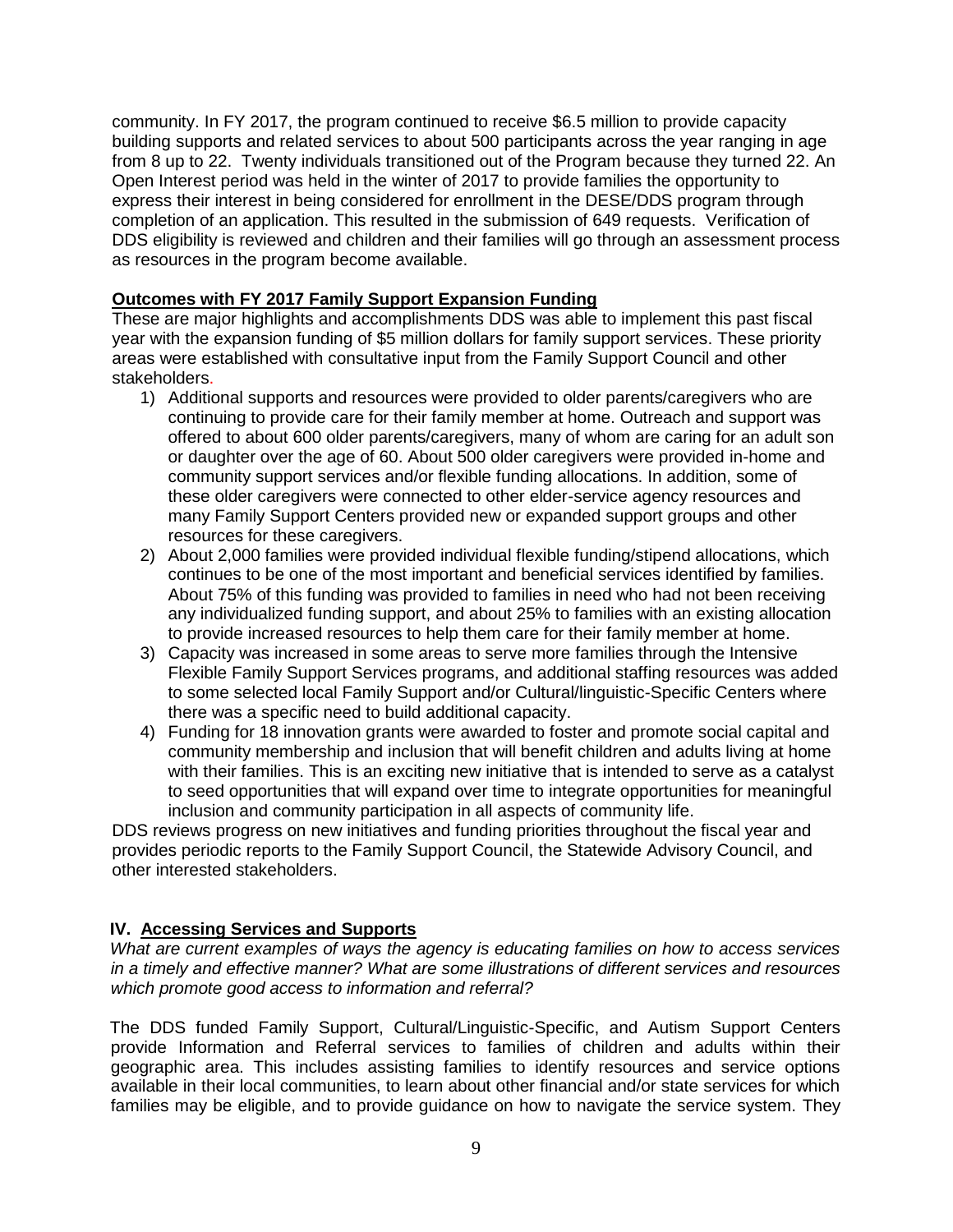use a variety of approaches to disseminate information to families, including email, list-serves, web-sites, on-line newsletters and training calendars, webinars, and social media, as well as create and maintain a "library" of resources. These Centers engage in a variety of outreach activities to connect with families in different venues who may benefit from their information and resource services, including early intervention programs, local school systems, health care providers and through other community based organizations.

When individuals are found eligible for DDS services, families are sent a 'welcome flier' with information about the Family and Autism Support Centers, which encourages families who are not already connected to a local Center the information they need to make that contact. This notice is made available in multiple languages to be responsive to families for whom English is not their primary language.

A 'Statewide Family Support Directory' is available to help families find the Family Support and Autism Support Center and other family support programs in their area to promote easier access to these resources. The Directory is widely disseminated through DDS, service providers, and is posted on the DDS website.

DDS has provided funding for a project called "Widening the Circle" with the Arc of Massachusetts to assist in expanding opportunities for friendships between individuals with and without disabilities and community participation through training and the development and distribution of information and resources. A website with resource information has been developed, and staff have delivered over 125 "Introduction to Friends" presentations across the state reaching about 3,000 people including parents, people with disabilities, and DDS and provider staff, and have also conducted 'train the trainer' sessions. This past year a new toolkit to help foster friendships at school was developed entitled, "Making Friends in School" and is available at:<http://thearcofmass.org/toolkit/>

DDS sponsored multiple statewide training events over the past year for family support providers and DDS staff, all designed to build expertise and knowledge to enhance the quality of supports and services provided to families across the life span. These events provide opportunities for staff to share information, promising practices, and new initiatives in specific topical areas, and foster an opportunity for networking. About 500 staff participated in these different training events. To support the Department's initiative to outreach to and better support older caregivers, a training was held that included presentations by staff from the Executive Office of Elder Services about their array of services, complemented by presentations on successful local partnerships between elder service agencies and family support providers to engage and support older caregivers. A *Showcase on Social Inclusion* featured presentations by a diverse array of parents who have developed interesting initiatives to support meaningful inclusion and participation in different aspects of community life for their child or adult with a disability. This showcase was intended to support momentum generated at the annual family support conference in May 2016 focused on the topic of social capital and community inclusion. These presentations by parents were inspiring and empowering, and helped spark ideas about what is possible and what steps can be taken to help foster and support community membership.

A successful statewide conference, "Building Bridges to Inclusive Communities," was held in May 2017 and built off the successful conference held last year with a similar thematic focus. Al Condeluci from the University of Pittsburgh School of Social Work and School of Health and Rehabilitative Services, once again was the keynote speaker and provided an in-depth presentation on effective approaches, tools and resources to assist individuals in developing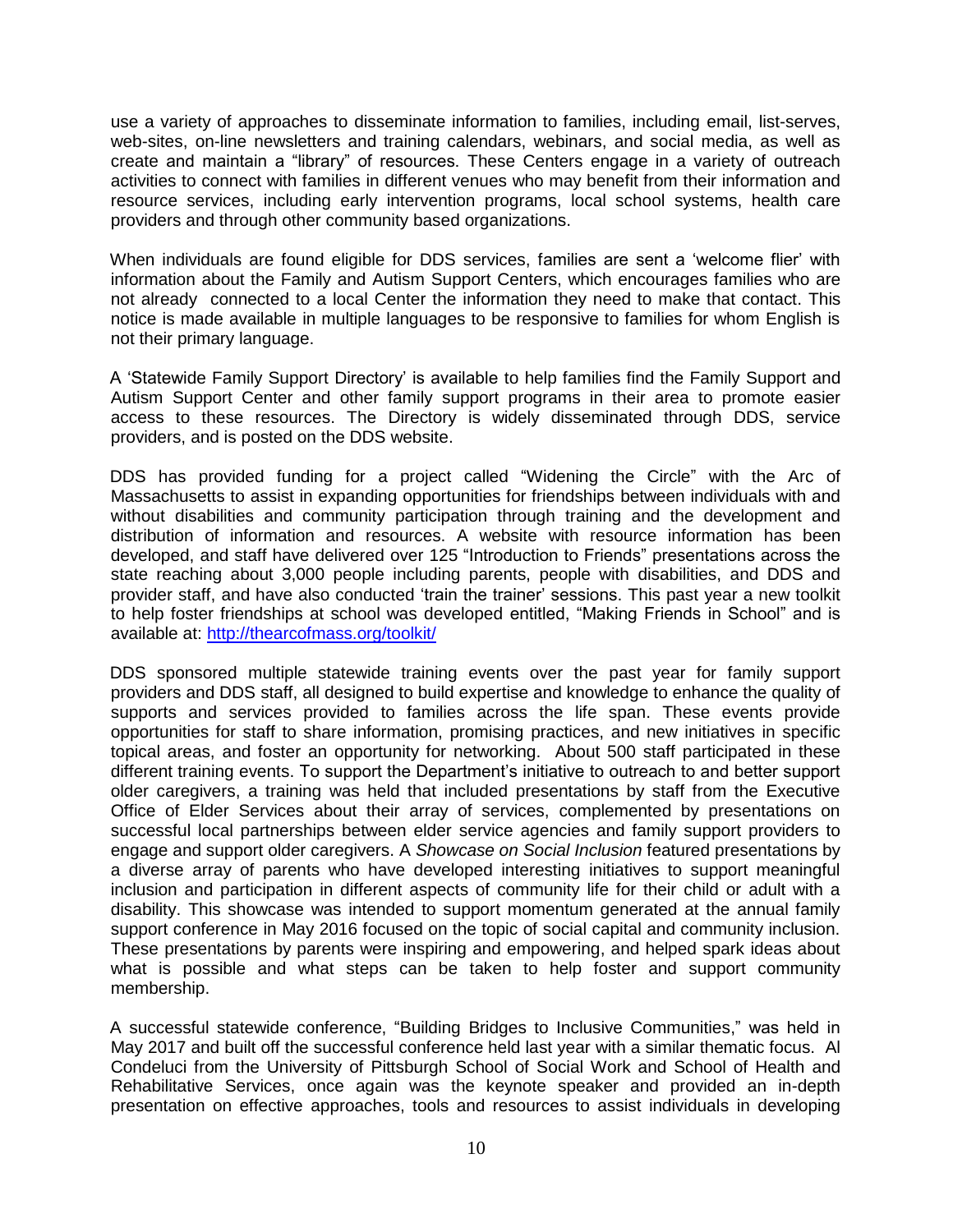meaningful relationships and build community connections. Break-out sessions offered great opportunities to share experiences and insights on successful bridge-building and development of meaningful community membership in different aspects of community life, ranging from recreation, to fostering friendships at school, to spiritual life. Family members participated in many of these sessions and offered helpful experiences and perspectives on how they successfully created meaningful membership in the community for their sons and daughters. A resource guide was developed and disseminated which provided a listing of different resources for further information in the area of social and community inclusion.

Other ways DDS helps make services accessible to families is through funding support for New England INDEX, and specifically the Autism Insurance Resource Center which provides information, training and consultation about the Massachusetts Autism Insurance Law (aka ARICA). DDS helps disseminate information about this resource to families and staff through multiple strategies. In addition, a variety of publications and informational materials are posted on the DDS web-site to help families learn more about services and how to access them.

#### *What new initiative(s) will the agency undertake to promote good local access to information and resources?*

.

- The DDS Regional Intake and Eligibility teams engage in outreach and provide training to varied groups and organizations about the DDS eligibility criteria and process to help reach families who may need this information.
- Sessions for families called "Ask the Agency" will continue to be hosted by some area offices and regions in partnership with their local Family Support Center. These sessions provide an overview of eligibility, the array of available services, self-directed service options, and specific services for adults with Autism Spectrum Disorder, with a chance to address specific questions family members may have. These informational sessions are well-received and will continue to be offered in different places along with other outreach efforts.
- DDS will be exploring ways to develop more in-depth understanding of the different "Charting the Life Course" guides that have been developed by the Missouri Family to Family Center, and explore ways to integrate these tools in our family support planning and services with families.
- Forums on Turning 22, the transition process from school to adult services, will continue to be sponsored for families by all DDS Area offices in partnership with local Family Support Centers and/or other providers to help families understand the process and learn about adult service options and service providers. A set of fact sheets on key topics related to planning for the transition from school to adult life are available to families in these sessions and on our web-site. "*Important Transition Information Every Family Should Know"* is a set of 26 fact sheets available to families and can be used in a flexible way to help families build their knowledge and resources about all aspects of this transition process. These fact sheets are translated and available in Spanish. Presentations on the topic of supporting families through the transition planning process are also given at several large statewide conferences for families, including the Federation for Children with Special Needs and the Massachusetts Down Syndrome Congress.
- DDS continues to fund and support the web-based Rewarding Work Respite Directory that provides a listing of workers and other resources related to accessing respite and hiring in-home support staff. Individuals and families who receive services through DDS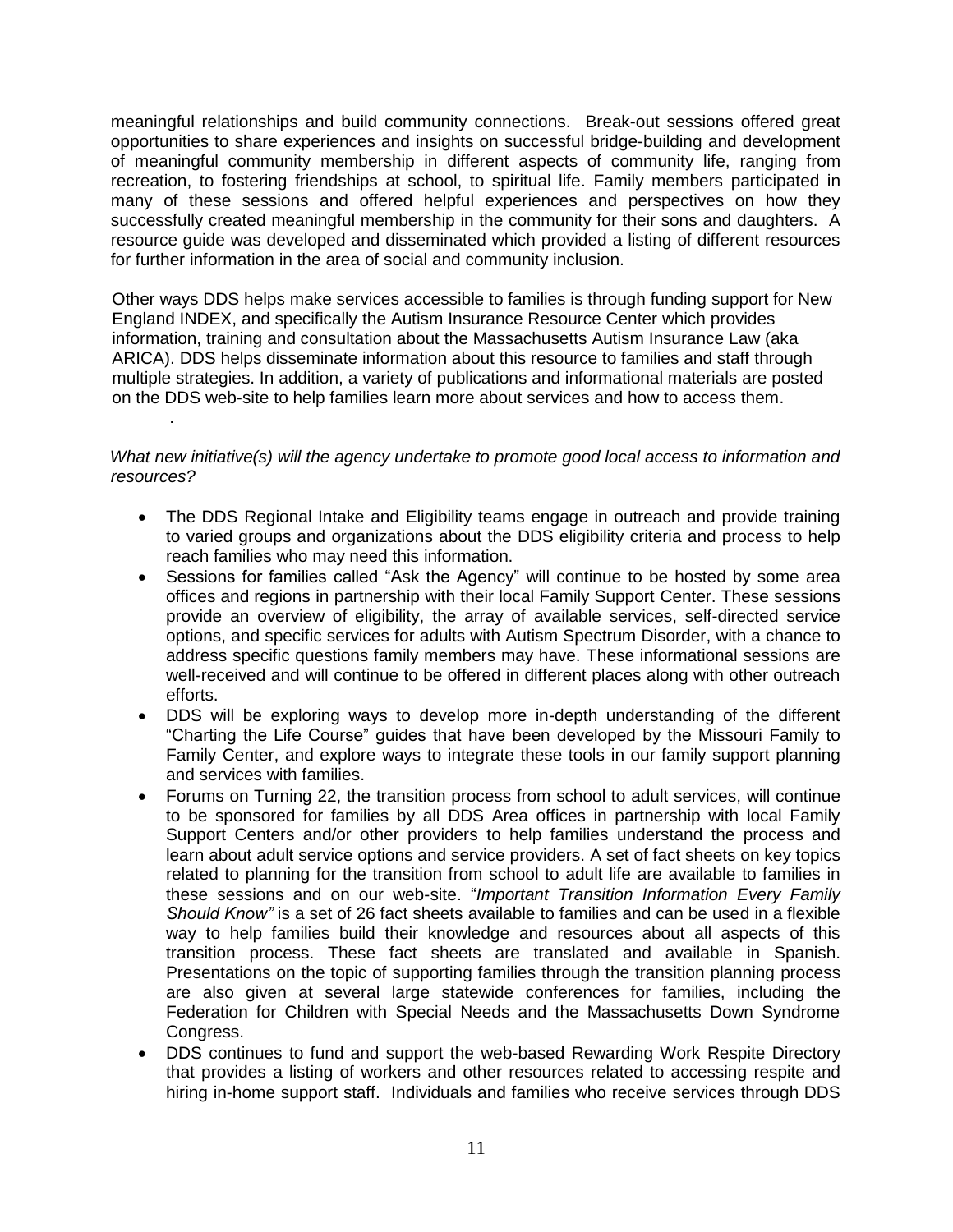can access this directory at no cost. A new automated job posting function feature has been developed that allows individuals and families to recruit workers in a way that is more customized and specific to their unique needs. It's expected this will be an easier and more successful approach for finding workers more efficiently that are a good match for the individual/family situation. This initiative was developed in response to the concerns raised by families about the difficulty in finding respite workers. The focus in this upcoming year will be on strategic outreach to recruit potential workers and to spread the word to reach families about this resource. Additionally, several small pilot respite training projects will continue to be explored and implemented to help expand the pool of respite workers and options for families.

• DDS along with all other state agencies is re-designing our agency web-site with the goal of making the site easier to navigate and information more readily accessible.

#### **V. Culturally Competent Outreach & Support**

*What are the current activities or services that the agency offers that ensure culturally appropriate access and supports to ethnically, culturally, and linguistically diverse families and individuals?*

The Cultural/Linguistic-Specific Family Support Centers provide bi-lingual and bi-cultural assistance to identified groups of families for whom English is not their primary language. They provide broad outreach and are frequently called upon by other organizations to help provide interpretation and translation assistance to families. These Centers primarily provide services to families who speak Spanish, Chinese, Vietnamese, Khmer, Russian, Haitian Creole, Portuguese, and Cape Verdean Creole. In addition, all Family Support Centers and providers are expected to develop resources and capacity to do outreach and be responsive to the diverse cultural and linguistic communities in the geographic area in which they are providing services.

There are an increasing number of children and families from a variety of diverse cultural and linguistic communities who receive services through the Autism Waiver Program. Interpretation services are provided as an integral part of these in-home program services.

DDS makes available translated informational materials for individuals and families in multiple languages. Positive working relationships have been established with several entities that provide interpretation and translation services and they have developed a good understanding of disability terminology and concepts that lead to providing more culturally relevant and responsive information. DDS updated our Language Access Plan and this past year initiated a new telephonic interpreter service that provides for real-time, on demand interpretation in many languages by someone who is contacting the Department by telephone. This resource has improved access to communication between DDS Service Coordinators and staff with individuals and family members on their caseload for whom English is not their first language.

DDS will continue to offer training opportunities for family support and DDS staff focused on increased understanding of families from diverse communities and to learn more about resources and strategies to provide culturally respectful and responsive services. It's important to foster learning from staff at the Cultural/Linguistic-Specific Centers and provide opportunities to hear directly from families from diverse communities about their experiences and perspectives in raising a child with a disability, and from providers about the approaches they have developed and used to offer culturally responsive services. Through regional meetings DDS staff continue to work collaboratively with providers to share positive practices and support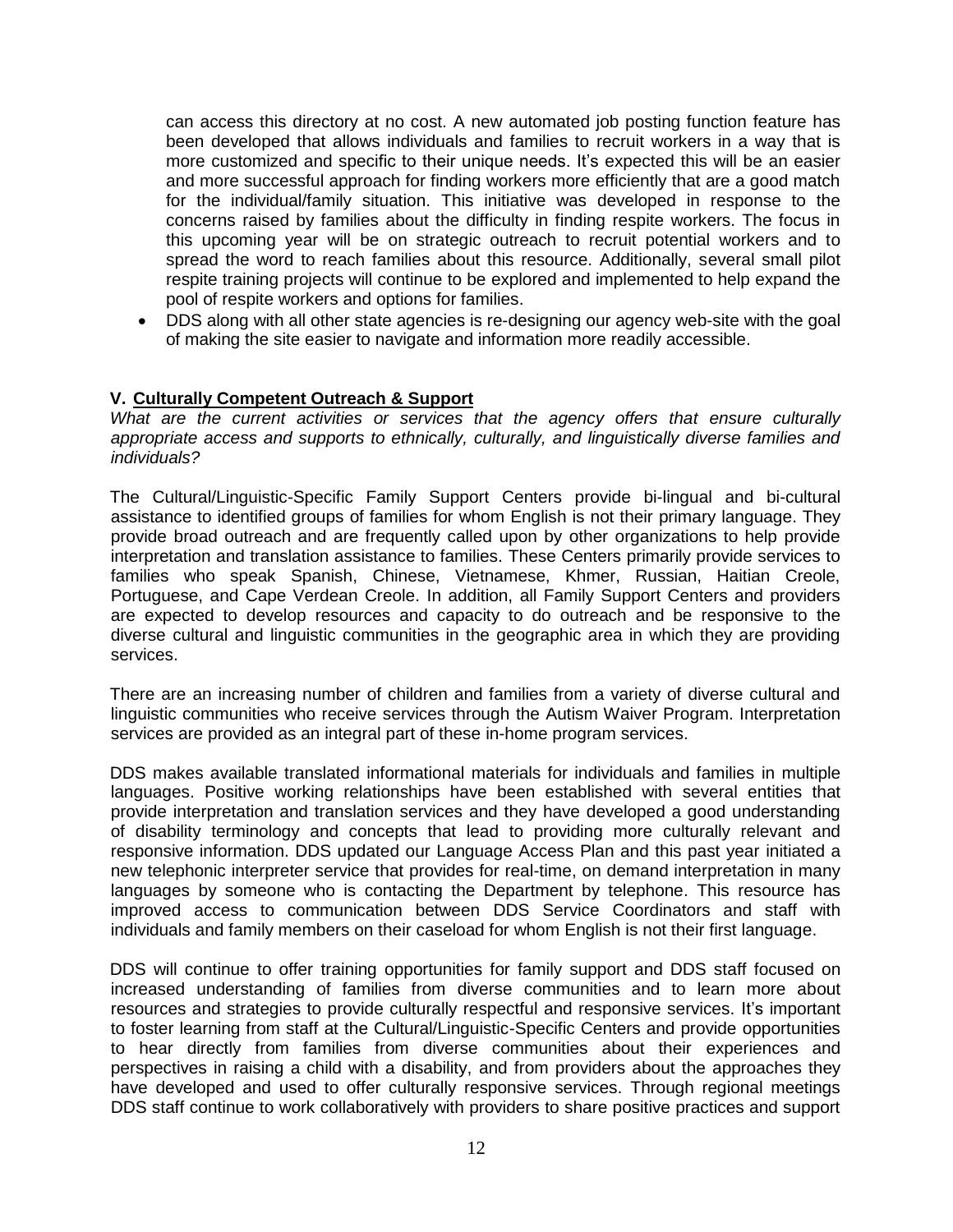them as they further develop their capacity to provide services to individuals and families from diverse communities.

There are active statewide, regional and central office Diversity Councils that offer a variety of opportunities for education, training, and cultural experiences to promote increased understanding of different cultural and linguistic groups, and support the delivery of more culturally responsive services.

*What new ideas/initiatives will the agency propose to outreach and meet the needs of culturally diverse families and individuals?*

- Workshops and forums focused on the development of culturally responsive services will continue to be provided for Family Support providers and DDS staff, with an emphasis on creating a welcoming environment to help families access services. Opportunities will be fostered to share strategies, resources and local partnerships that have been effective.
- Training on language access and use of interpreters has been integrated into the orientation required for all DDS employees and provider staff.

## **VI. Interagency Collaboration**

Department staff participate in various inter-agency activities with other Executive Office of Health and Human Services (EOHHS) agencies to promote more effective service delivery and to maximize resources. Regional and area office DDS staff participate in local inter-agency planning teams to promote more effective communication, and when there are individuals involved with multiple agencies, to work toward coordination and collaboration in service delivery. Representation on these teams usually includes staff from the Departments of Children and Families, Mental Health, Transitional Assistance and Public Health, and in some situations, representatives from local school systems.

DDS, in partnership with the Executive Office of Elder Affairs, other human service agencies and community organizations, has completed the seventh year of a federal *Lifespan Respite Grant* from the Administration on Aging. A unique aspect of this project has been the crossdisability/special needs focus across the lifespan. A statewide lifespan respite coalition has been established, a website with respite resources and information on varied respite options has been developed, and training approaches and innovative models to expand the network of respite providers available to caregivers continue to be identified, with the goal of helping to address the well documented and essential need for respite for caregivers providing daily assistance and care for family members with disabilities. This past year ten mini-grant demonstration projects were funded to support the delivery of respite services to unserved and underserved populations. DDS, in partnership with Elder Services, DPH, DMH, the Lifespan Respite Coalition and the Health Education Center at UMass Medical School have submitted a new federal lifespan respite grant. If successful, this proposal will have a strong focus on training to increase the pool of qualified workers to provide respite, and inter-agency planning and coordination across state agencies to work strategically to identify and track funding and outcomes, best practices, and approaches to build synergy and improve access to resources.

DDS staff continue to collaborate with staff from Elder Services, including the Aging and Disability Resource Centers (ADRC), and the aging network across the state to better understand the needs and resources to support the aging population of individuals served by DDS which has significantly increased in recent years, as well as strategies to make services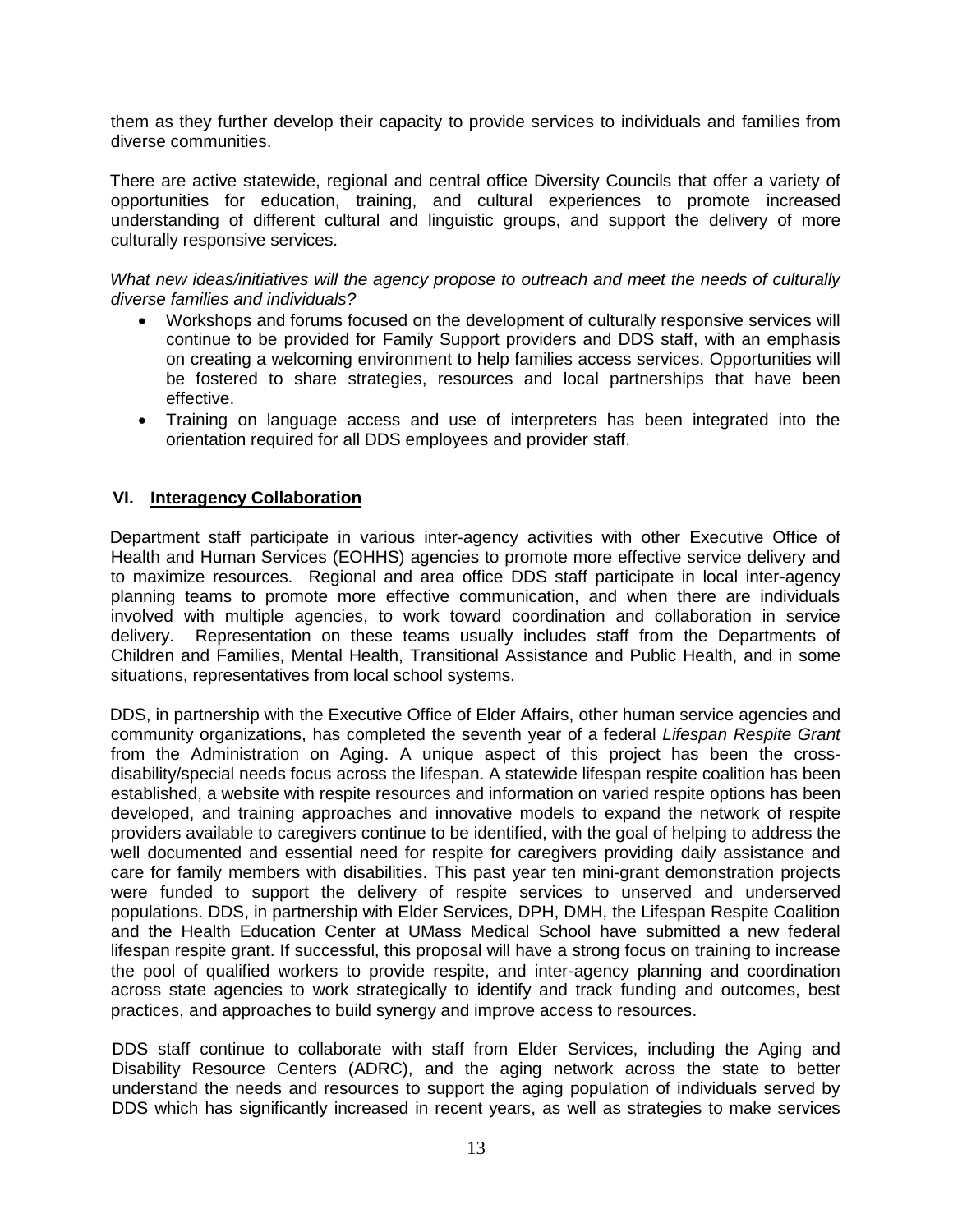more accessible and responsive. Joint trainings and service initiatives have been developed, including continued funding for thirteen Memory Cafes across the state to provide enriching experiences and support to older individuals experiencing memory loss and their caregivers. This partnership is an important way to focus on ongoing efforts to provide more instrumental support and resources to older family members who are continuing to be the primary caregiver for their adult son/daughter at home with an intellectual disability.

DDS leadership staff continue to be active members of the Autism Commission and have been working in partnership with other state agencies, advocacy groups and other stakeholders to support implementation of key recommendations identified in the 2013 report and the provisions of the Autism Omnibus Act of 2014. Multiple DDS staff at all levels of the organization are active members of the varied workgroups established to address the goals and need areas outlined in the Commission report. A strong inter-agency partnership has developed with the Department of Mental Health to better support adults with Autism Spectrum Disorder and Developmental Disability, many of whom are living with their families and experience co-occurring mental health issues.

DDS continues to work collaboratively with the Office of Medicaid, and the Departments of Mental Health and Children and Families, on the implementation of the Children's Behavioral Health Initiative (CBHI). An area of ongoing attention and focus has been to identify approaches so these services are more tailored and responsive to the needs of children with autism spectrum disorders, including training needs and opportunities to support capacity building in this area. DDS works with partners to offer training and make information available for agency staff and family support providers so they are knowledgeable about the eligibility criteria and service options available in order to facilitate access to these services for children and families who may be eligible. DDS has also worked closely with MassHealth to share information on the Applied Behavioral Analysis (ABA) service that is now available through the State plan to help facilitate access to this service for children who are eligible and can benefit from this service

Department staff participate in Unified Planning Team meetings when requested for individuals who are eligible for DDS services, consult to EOHHS Unified Planning Teams for children who are not eligible for DDS services, and also continue to participate on the *One Child, One Plan*  EOHHS initiative. DDS family support staff and children and transition service coordinators are collaborating with the Department of Public Health Care Coordination Program to help facilitate planning and smoother transition from school to adult life for individuals with significant and complex medical, physical, and developmental needs.

*What new activities or initiatives does the agency propose to demonstrate the above goals?*

• DDS received a five year federal grant from the Administration on Intellectual and Developmental Disabilities, the Massachusetts Partnership for Transition to Employment (MPTE). This is a system change project focused on improving career development and employment experiences for students and young adults with Intellectual and Developmental Disabilities to facilitate movement into integrated competitive employment and/or post-secondary options upon leaving school. Specific areas of focus include family engagement, promotion of self-determination and self-advocacy, and cross-system collaboration and coordination. Key partner agencies include the Department of Elementary and Secondary Education (DESE), the Massachusetts Rehabilitation Commission, and the Department of Labor Workforce Development complemented by diverse representation of family advocacy groups, self-advocates, local school system representatives, employment provider agencies, and other stakeholders.